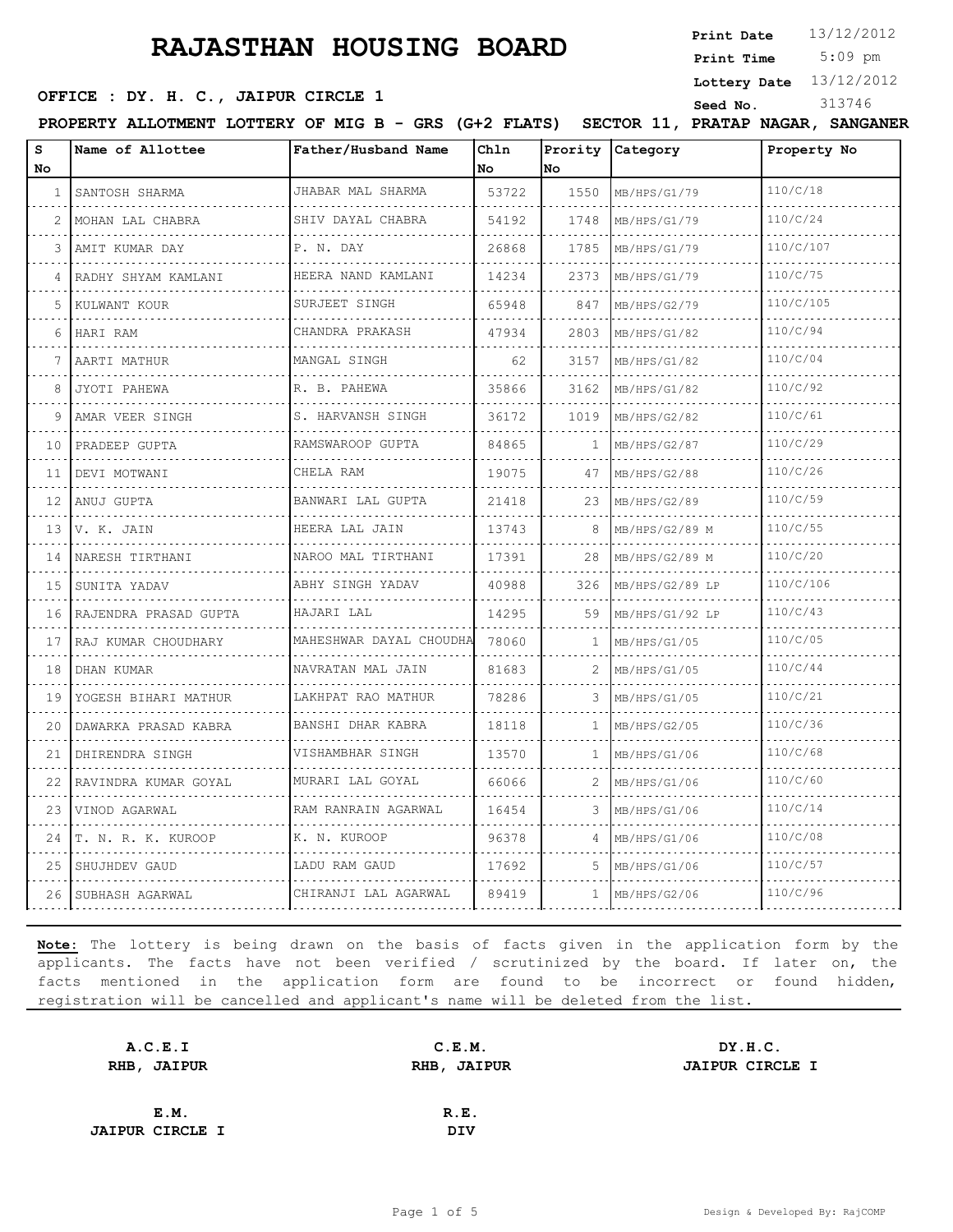5:09 pm **Print Date**  $13/12/2012$ **Print Time**

**Lottery Date** 13/12/2012

### **OFFICE : DY. H. C., JAIPUR CIRCLE 1** Seed No. 313746

**PROPERTY ALLOTMENT LOTTERY OF MIG B - GRS (G+2 FLATS) SECTOR 11, PRATAP NAGAR, SANGANER** 

| s<br>No | Name of Allottee                         | Father/Husband Name       | Chln<br>No | Prority<br>No | Category     | Property No |
|---------|------------------------------------------|---------------------------|------------|---------------|--------------|-------------|
| 27      | INDU GOYAL                               | SHIV CHARAN GUPTA         | 12801      | 2             | MB/HPS/G2/06 | 110/C/76    |
| 28      | RAJESH SHARMA                            | .<br>GANESH NARAIN SHARMA | 280        | 3             | MB/HPS/G2/06 | 110/C/85    |
| 29      | PANKAJ DHRENDRA                          | S. N. DHARENDRA           | 90781      | 4             | MB/HPS/G2/06 | 110/C/10    |
| 30      | ANITA GUPTA                              | JATIN KUMAR SHAH          | 98660      | 5             | MB/HPS/G2/06 | 110/C/102   |
| 31      | SUNIL KUMAR                              | BANSHI DHAR<br><u>.</u>   | 51243      | 6             | MB/HPS/G2/06 | 110/C/99    |
| 32      | RAJESH ARORA                             | OM PRAKASH ARORA<br>.     | 71913      | 7             | MB/HPS/G2/06 | 110/C/52    |
| 33      | AKHILESH PAREEK                          | RADHY SHYAM PAREEK        | 7320       | 1             | MB/ORS/G1/07 | 110/C/78    |
| 34      | SHANTA BHARGAV                           | .<br>N. A. BHARGAV        | 55846      | 1             | MB/HPS/G1/07 | 110/C/104   |
| 35      | SURENDRA KUMAR MIDDA                     | BANWARI LAL MIDDA         | 27175      | 2             | MB/HPS/G1/07 | 110/C/22    |
| 36      | PARTHAVI RAJ RATNU                       | RAM SINGH RATNU           | 93081      | 3             | MB/HPS/G1/07 | 110/C/67    |
| 37      | RAM CANDRA DUSAD                         | HARBHAKSH DUSAD<br>.      | 81884      | 4             | MB/HPS/G1/07 | 110/C/09    |
| 38      | R. A. RASTOGI                            | OM PRAKASH RASTOGI        | 77983      |               | MB/HPS/G1/07 | 110/C/37    |
| 39      | BHANU PRAKASH TAYAL                      | R. P. TAYAL               | 46515      | 6             | MB/HPS/G1/07 | 110/C/77    |
| 40      | LAXMI DEVI JAIN                          | MOOL CHAND JAIN           | 45766      | 7             | MB/HPS/G1/07 | 110/C/108   |
| 41      | ASHOK KUMAR BANSAL                       | NATHI LAL BANSAL<br>.     | 47914      | 8             | MB/HPS/G1/07 | 110/C/34    |
| 42      | .<br>TARNJEET GULATI                     | SUBHASH GULATI            | 16370      | 9             | MB/HPS/G1/07 | 110/C/25    |
| 43      | ASHOK KUMAR TEWANI                       | LAXMAN DAS TEWANI<br>.    | 18269      | 10            | MB/HPS/G1/07 | 110/C/46    |
| 44      | SURESH CHAND GUPTA                       | MAKHAN LAL GUPTA          | 40337      | 11            | MB/HPS/G1/07 | 110/C/11    |
| 45      | RAJ KUMARI SONI                          | J. D. SONI                | 16161      | 12            | MB/HPS/G1/07 | 110/C/15    |
| 46      | RENU MOTWANI                             | HARI KRISHAN MOTWANI      | 25364      | 1             | MB/HPS/G2/07 | 110/C/84    |
| 47      | SAWITA JAIN                              | CHANDRA PRAKASH JAIN<br>. | 56643      | 2             | MB/HPS/G2/07 | 110/C/97    |
| 48      | RAMSWAROOP RAWAT                         | NARAIN BAKSH RAWAT        | 45986      | 3             | MB/HPS/G2/07 | 110/C/12    |
| 49      | GOVERDHAN LAL KHANDELWAL                 | RAM GOPAL KHANDELWAL      | 84445      | 4             | MB/HPS/G2/07 | 110/C/95    |
| 50      | SURESH KUMAR                             | .<br>CHUHAD MAL           | 12663      | 5.            | MB/HPS/G2/07 | 110/C/74    |
| 51      | TIRATH DAS                               | TOLA RAM                  | 88914      | 6             | MB/HPS/G2/07 | 110/C/64    |
|         | 52 RAJENDRA LAL MATHUR &<br>HARSH MATHUR | MADAN LAL MATHUR & RAJE   | 94619      | 7             | MB/HPS/G2/07 | 110/C/69    |

| A.C.E.I                | C.E.M.             | DY.H.C.                |  |  |  |
|------------------------|--------------------|------------------------|--|--|--|
| <b>RHB, JAIPUR</b>     | <b>RHB, JAIPUR</b> | <b>JAIPUR CIRCLE I</b> |  |  |  |
|                        |                    |                        |  |  |  |
| E.M.                   | R.E.               |                        |  |  |  |
| <b>JAIPUR CIRCLE I</b> | DIV                |                        |  |  |  |
|                        |                    |                        |  |  |  |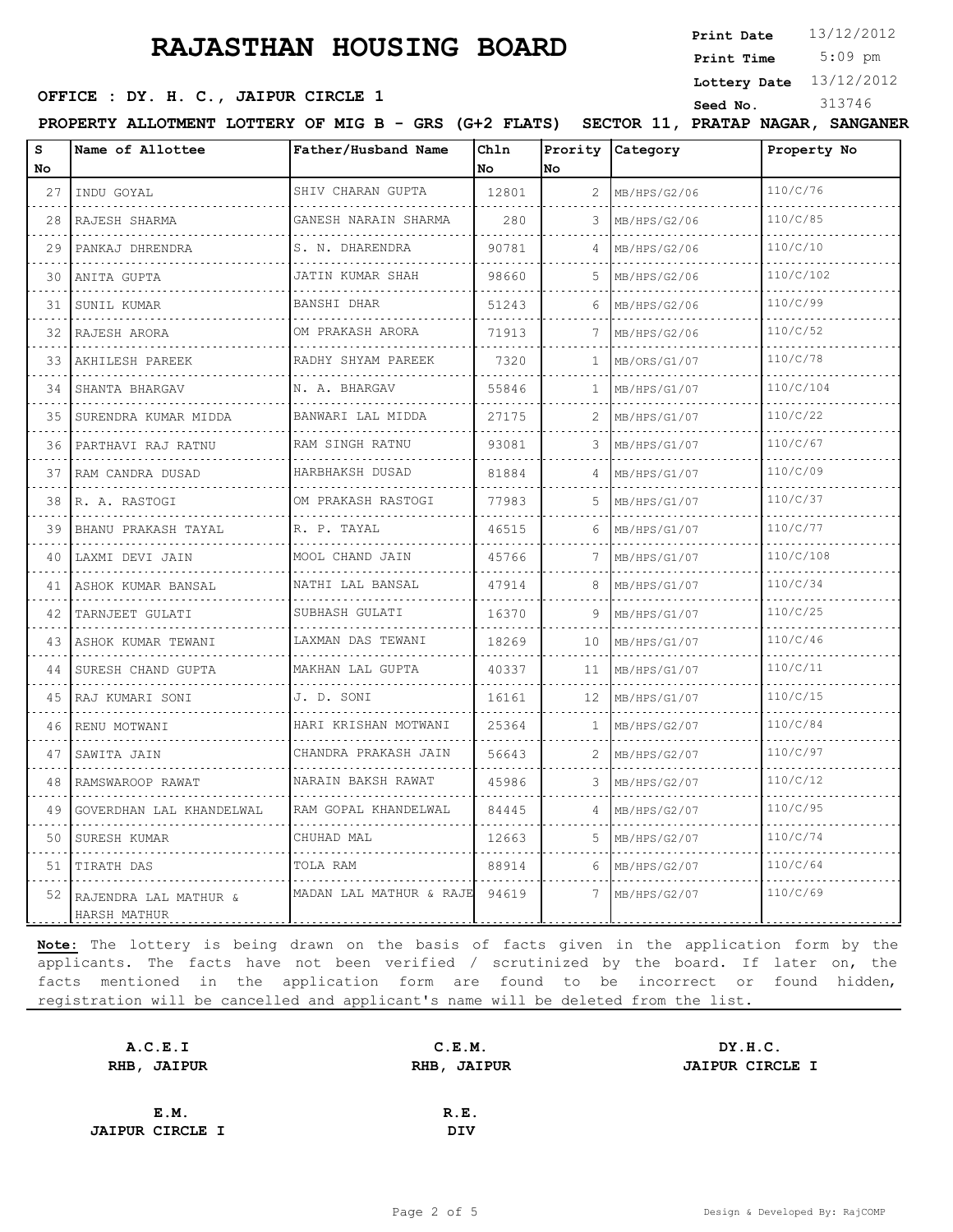**Print Date**  $13/12/2012$ 

### **OFFICE : DY. H. C., JAIPUR CIRCLE 1** Seed No. 313746

 5:09 pm **Print Time**

**Lottery Date** 13/12/2012

PROPERTY ALLOTMENT LOTTERY OF MIG B - GRS (G+2 FLATS) SECTOR 11, PRATAP NAGAR, SANGANER

| s<br>No. | Name of Allottee         | Father/Husband Name     | Chln<br>No | Prority<br>lno | Category     | Property No |
|----------|--------------------------|-------------------------|------------|----------------|--------------|-------------|
| 53       | ARCHANA TALWAR           | D. C. MALIK             | 15012      | 8              | MB/HPS/G2/07 | 110/C/62    |
| 54       | .<br>ANIL KISHOR PAREEK  | RAGHUNATH PRASAD TIWARI | 15954      | 9              | MB/HPS/G2/07 | 110/C/89    |
| 55       | BAKSHISH SINGH           | PRITAM SINGH            | 2120       | 10             | MB/HPS/G2/07 | 110/C/56    |
| 56       | BHAWANI SHANKAR SHARMA   | RAM LAL JANGID          | 11391      | 11             | MB/HPS/G2/07 | 110/C/93    |
| 57       | ISHAWAR LAL              | BHAGWAN DAS             | 8360       | 12             | MB/HPS/G2/07 | 110/C/41    |
| 58       | NARAIN DAS               | <b>BHAGWAN DAS</b>      | 8362       | 13             | MB/HPS/G2/07 | 110/C/01    |
| 59       | PRAKASH JAIN             | DAN MAL JAIN            | 28341      | 14             | MB/HPS/G2/07 | 110/C/71    |
| 60       | SHODHA RANKA             | MADAN LAL RANKA         | 55046      | 15             | MB/HPS/G2/07 | 110/C/27    |
| 61       | CHOTU RAM RAIGAR         | MOHAN LAL RAIGAR        | 13788      | $\mathbf{1}$   | MB/HPS/G4/07 | 110/C/66    |
| 62       | SURAJ NARAIN GARG        | B. L. GARG              | 62080      | $\mathbf{1}$   | MB/ORS/G1/08 | 110/C/07    |
| 63       | GIRDHARI LAL SHARMA      | POORAN MAL SHARMA       | 71438      | $\mathbf{1}$   | MB/HPS/G1/08 | 110/C/65    |
| 64       | VED YADAV                | STYA NARAIN YADAV<br>.  | 6539       | 2              | MB/HPS/G1/08 | 110/C/06    |
| 65       | MURARI LAL SHARMA        | CHOUTH MAL MISHRA       | 7142       | 3              | MB/HPS/G1/08 | 110/C/42    |
| 66       | ABHA GOYAL               | DEVI DAYAL GUPTA        | 79372      | 4              | MB/HPS/G1/08 | 110/C/86    |
| 67       | MAHAVEER KUMAR JAIN      | PRAKASH CHAND JAIN      | 303        | $\mathbf{1}$   | MB/HPS/G2/08 | 110/C/91    |
| 68       | NEMI CHAND KASERA (JAIN) | MANAK CHAND KASERA      | 50523      | 2              | MB/HPS/G2/08 | 110/C/82    |
| 69       | LAXMI KANT PARASAR       | OM PRAKASH PARASAR      | 99         |                | MB/HPS/G2/08 | 110/C/17    |
| 70       | SUNIL KUMAR              | RAJA RAM MOTIYAN        | 3868       | 4              | MB/HPS/G2/08 | 110/C/13    |
| 71       | KAUSHAL KUMAR            | BHANWAR LAL PALIWAL     | 33926      | 5.             | MB/HPS/G2/08 | 110/C/31    |
| 72       | KANTA SHARMA             | ANIL SHARMA             | 6668       | 6              | MB/HPS/G2/08 | 110/C/80    |
| 73       | RAM NARAIN BAIRWA        | CHOTU RAM BAIRWA        | 15431      | $\mathbf{1}$   | MB/HPS/G4/08 | 110/C/39    |
| 74       | KAMALA DEVI              | RAM PRASAD              | 33073      | 2              | MB/HPS/G4/08 | 110/C/90    |
| 75       | MEENA DEVI               | LAXMI CHAND             | 8126       | $\mathbf{1}$   | MB/HPS/G2/09 | 110/C/101   |
| 76       | RAMESH CHAND VERMA       | BRIJ MOHAN TAILER       | 18590      | $\mathbf{1}$   | MB/ORS/G1/10 | 110/C/63    |
| 77       | R. P. GUPTA              | RAMESH KUMAR GUPTA      | 23325      | $\mathbf{1}$   | MB/ORS/G2/10 | 110/C/51    |
|          | 78 RAJ KUMAR JAIN        | RAKESH KUMAR JAIN       | 14440      | 2.             | MB/ORS/G2/10 | 110/C/40    |

| A.C.E.I                | C.E.M.      | DY.H.C.                |
|------------------------|-------------|------------------------|
| RHB, JAIPUR            | RHB, JAIPUR | <b>JAIPUR CIRCLE I</b> |
|                        |             |                        |
| E.M.                   | R.E.        |                        |
| <b>JAIPUR CIRCLE I</b> | <b>DIV</b>  |                        |
|                        |             |                        |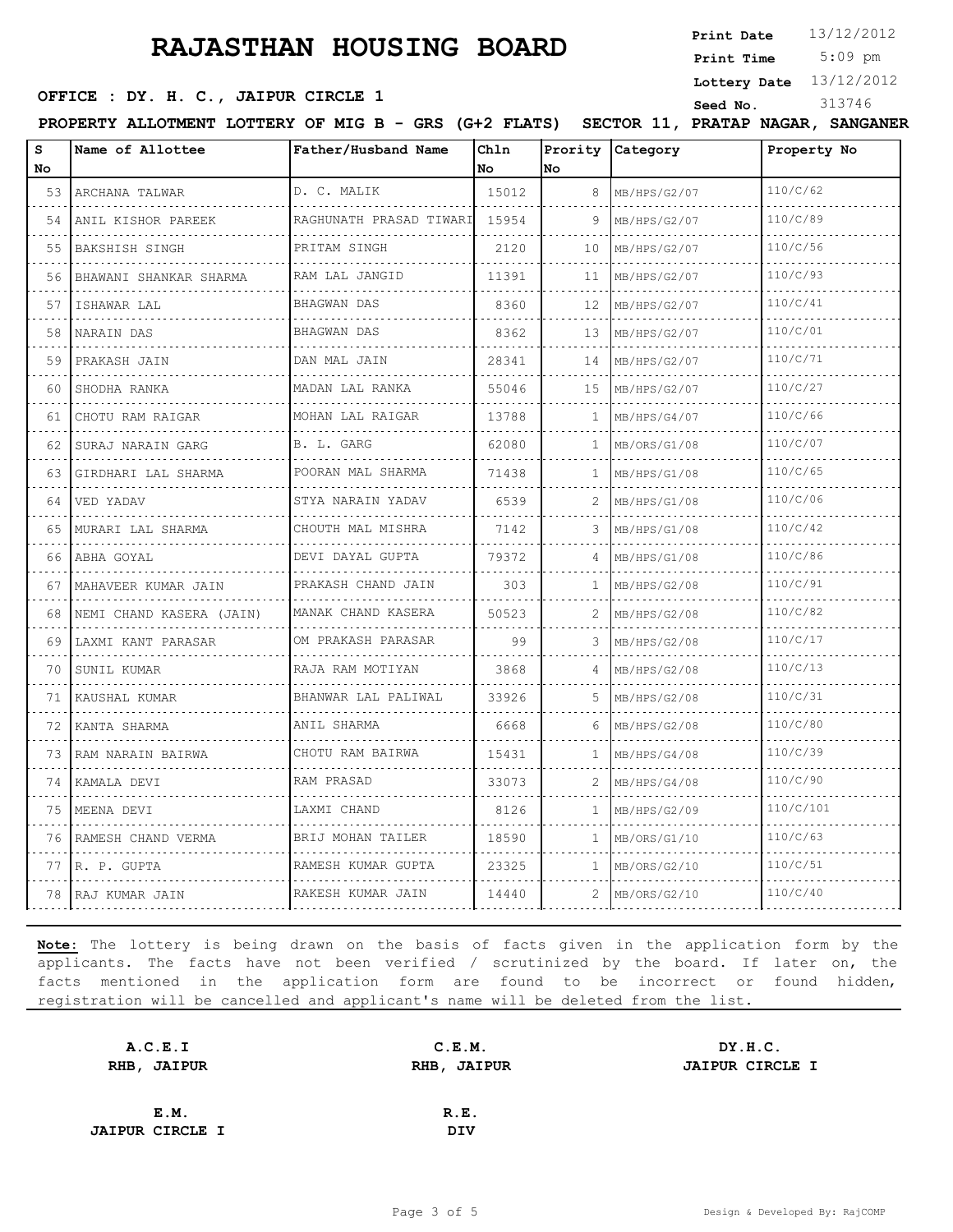**Print Date**  $13/12/2012$ 

5:09 pm **Print Time**

**OFFICE : DY. H. C., JAIPUR CIRCLE 1** Seed No. 313746

**Lottery Date** 13/12/2012

| <b>PROPERTY</b> | <b>ALLOTMENT</b> | <b>LOTTERY</b> | OF | MIG B | <b>CDS</b><br>تمحدت | (G+) | <b>FLATS</b> | - -<br><b>SECTOR</b><br>ᆠᆂ | <b>PRATAP</b> | <b>NAGAR</b> | <b>SANGANEF</b> |  |
|-----------------|------------------|----------------|----|-------|---------------------|------|--------------|----------------------------|---------------|--------------|-----------------|--|
|                 |                  |                |    |       |                     |      |              |                            |               |              |                 |  |

| s<br>No | Name of Allottee       | Father/Husband Name    | Ch1n<br>No | No       | Prority Category | Property No |
|---------|------------------------|------------------------|------------|----------|------------------|-------------|
| 79      | SAVITRI DEVI           | BANARASI DAS GUPTA     | 77245      | 3        | MB/ORS/G2/10     | 110/C/88    |
| 80      | JAMANA DEVI            | LAL CHAND              | 46823      | 5        | MB/ORS/G2/10     | 110/C/28    |
| 81      | SURESH KUMAR           | SHARWAN KUMAR BAIRWA   | 11770      | 1        | MB/ORS/G4/10     | 110/C/58    |
| 82      | KALU RAM MEENA         | KAYAN SAHAI MEENA      | 28358      | 2        | MB/ORS/G4/10     | 110/C/73    |
| 83      | KAILASH BABU ARYA      | BHAGI LAL              | 26820      | 3        | MB/ORS/G4/10     | 110/C/50    |
| 84      | LEELA RAM BIWAL        | NARAIN BIWAL           | 3665       | 4        | MB/ORS/G4/10     | 110/C/53    |
| 85      | BADRI MEENA            | NARAIN MEENA<br>.      | 27753      | 5        | MB/ORS/G4/10     | 110/C/32    |
| 86      | PURUSHOTTAM CHOUHAN    | SHIV SAHAY             | 1777       | 6        | MB/ORS/G4/10     | 110/C/72    |
| 87      | RAM CHANDR BAIRWA      | ROOP NARAIN BAIRWA     | 11351      | 7        | MB/ORS/G4/10     | 110/C/33    |
| 88      | INDRA RAJ              | CHOTU RAM              | 33088      | 1        | MB/HPS/G4/10     | 110/C/98    |
| 89      | RAM CHANDRA BANSHIWAL  | MANGI LAL              | 12504      | 2        | MB/HPS/G4/10     | 110/C/16    |
| 90      | BHAGWAN SINGH          | BHADWAI RAM            | 14714      | 3        | MB/HPS/G4/10     | 110/C/47    |
| 91      | <b>JANNAT SHEKH</b>    | VASHEEQDDIN SHEKH      | 10538      | 1        | MB/ORS/G2/11     | 110/C/45    |
| 92      | HONSHIAR SINGH         | MOOL CHAND             | 33096      | 1        | MB/ORS/G4/11     | 110/C/54    |
| 93      | RAVINDRA KUMAR KHATRI  | RAM LAL KHATRI         | 28331      | 1        | MB/HPS/G4/11     | 110/C/38    |
| 94      | BANWARI LAL GUPTA<br>. | RADHY SHYAM KHANDELWAL | 16195      | 1        | MB/ORS/G2/12     | 110/C/81    |
| 95      | RAMESH CHAND CHOUDHARY | BIRDI CHAND CHOUDARY   | 20461      | 2        | MB/ORS/G2/12     | 110/C/87    |
| 96      | MOHANI DEVI            | MANGHA RAM             | 10111      | 3        | MB/ORS/G2/12     | 110/C/70    |
| 97      | GIRDHARI LAL           | MEWAL DAS              | 10110      | $\Delta$ | MB/ORS/G2/12     | 110/C/79    |
| 98      | KISHAN LAL GUPTA       | CHAGAN LAL AGARWAL     | 23903      | 5        | MB/ORS/G2/12     | 110/C/100   |
| 99      | SAROJ SHARMA           | G. L. SHARMA           | 16621      | 6        | MB/ORS/G2/12     | 110/C/30    |
| 100     | ANITA JAIN             | V. K. JAIN<br><u>.</u> | 14232      | 7        | MB/ORS/G2/12     | 110/C/48    |
| 101     | ASHOK TULSANI          | UDA RAM TULSANI        | 21856      | 8        | MB/ORS/G2/12     | 110/C/103   |
| 102     | ASHOK KUMAR DHANWANI   | DAYAL DAS DHANWANI     | 18566      | 9        | MB/ORS/G2/12     | 110/C/23    |
|         | 103   NARAIN DAS       | BHURA MAL              | 21975      | 10       | MB/ORS/G2/12     | 110/C/35    |
|         | 104 KANCHAN DEVI       | HARK CHAND             | 13048      | 11       | MB/ORS/G2/12     | 110/C/03    |

| A.C.E.I                | C.E.M.      | DY.H.C.                |
|------------------------|-------------|------------------------|
| RHB, JAIPUR            | RHB, JAIPUR | <b>JAIPUR CIRCLE I</b> |
|                        |             |                        |
| E.M.                   | R.E.        |                        |
| <b>JAIPUR CIRCLE I</b> | <b>DIV</b>  |                        |